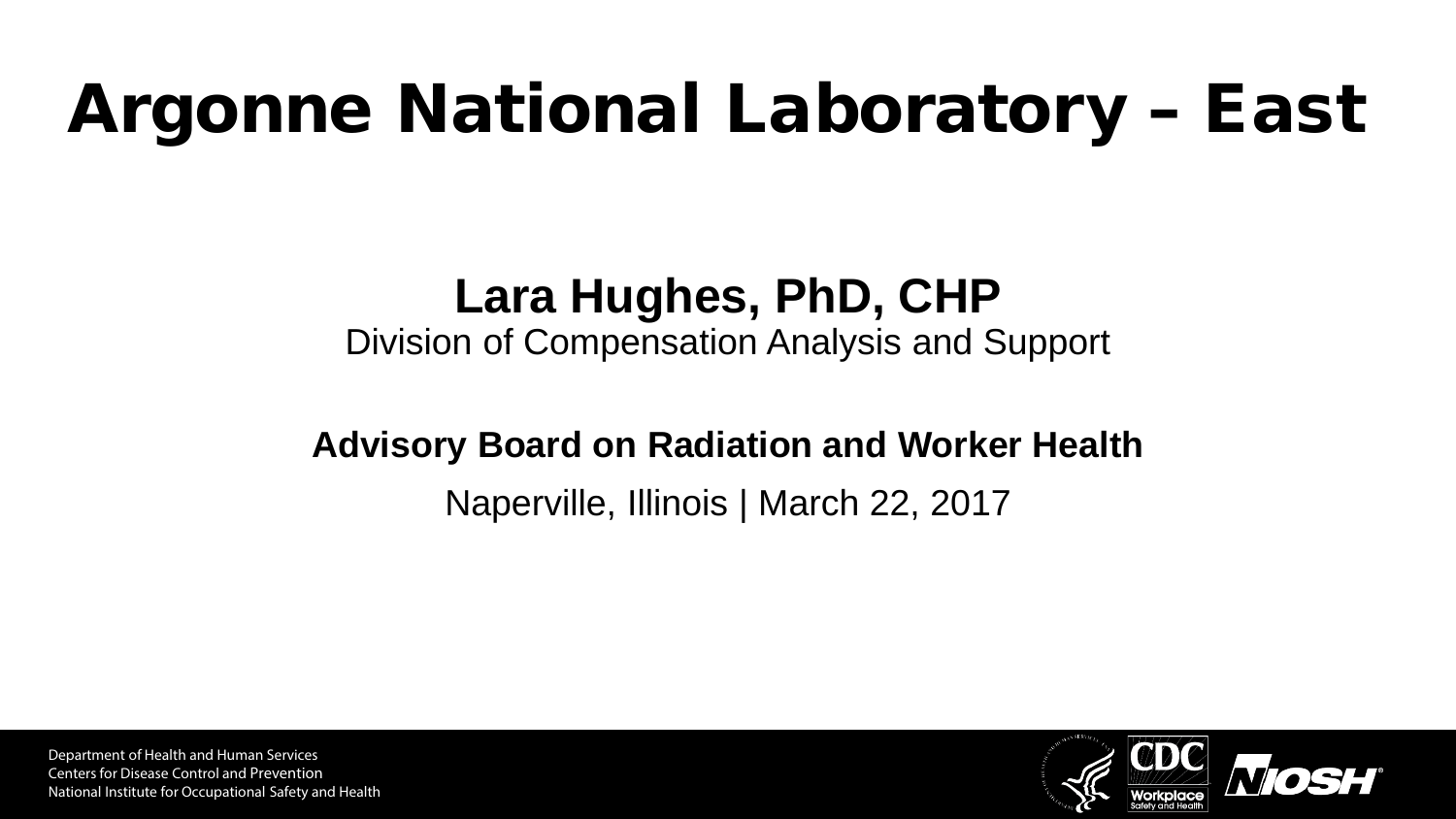# Background

- Established July 1, 1946
- Operated by University of Chicago
- Continuation of operations from the Metallurgical Laboratory (Met Lab)
- Met Lab operations moved to Site A
- Site A operated 1943-1954
- Operations transitioned to Site D starting in 1948
- Site D operations on-going

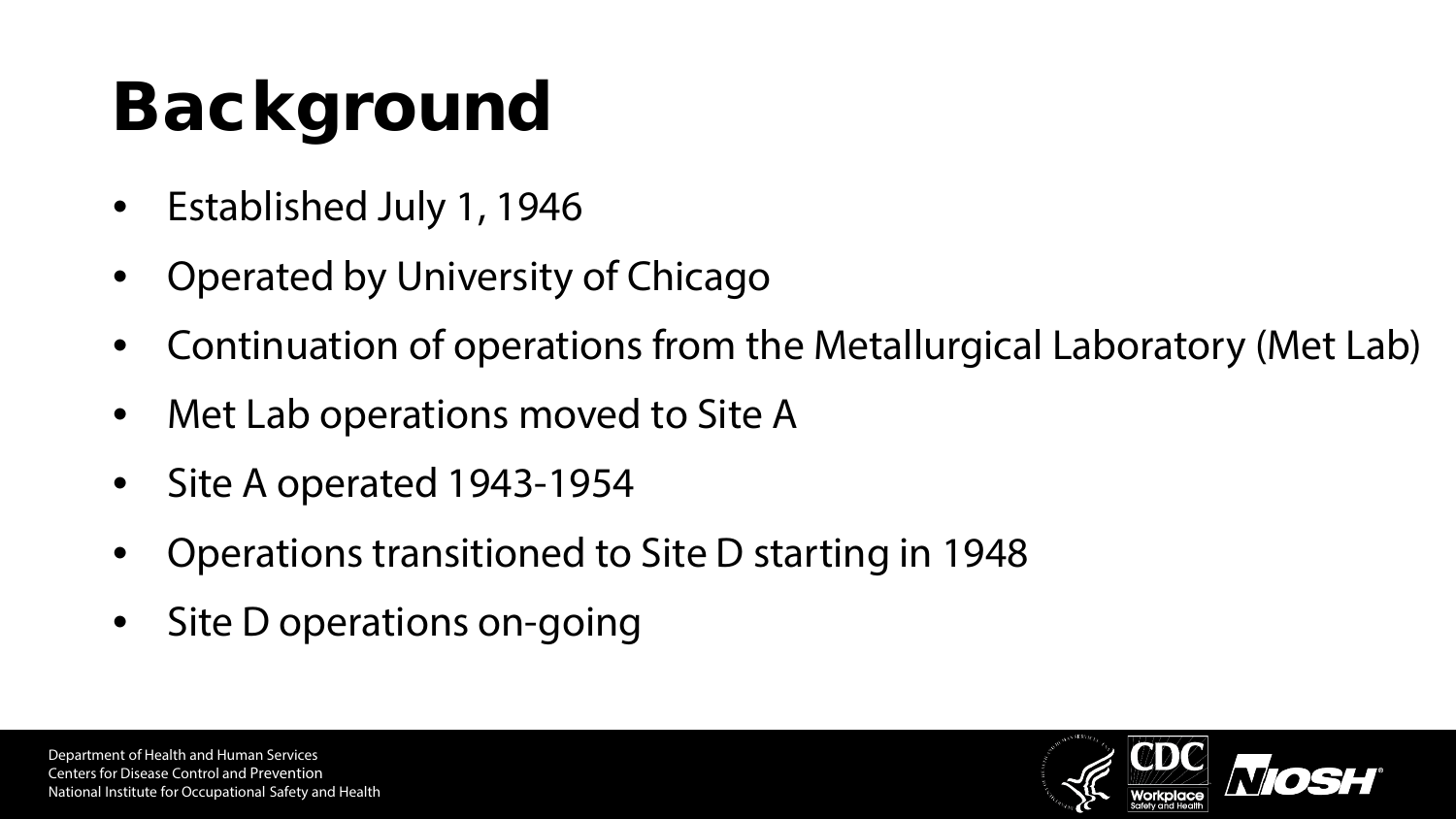#### Location



**Site A (1943-1954)**

Department of Health and Human Services Centers for Disease Control and Prevention National Institute for Occupational Safety and Health

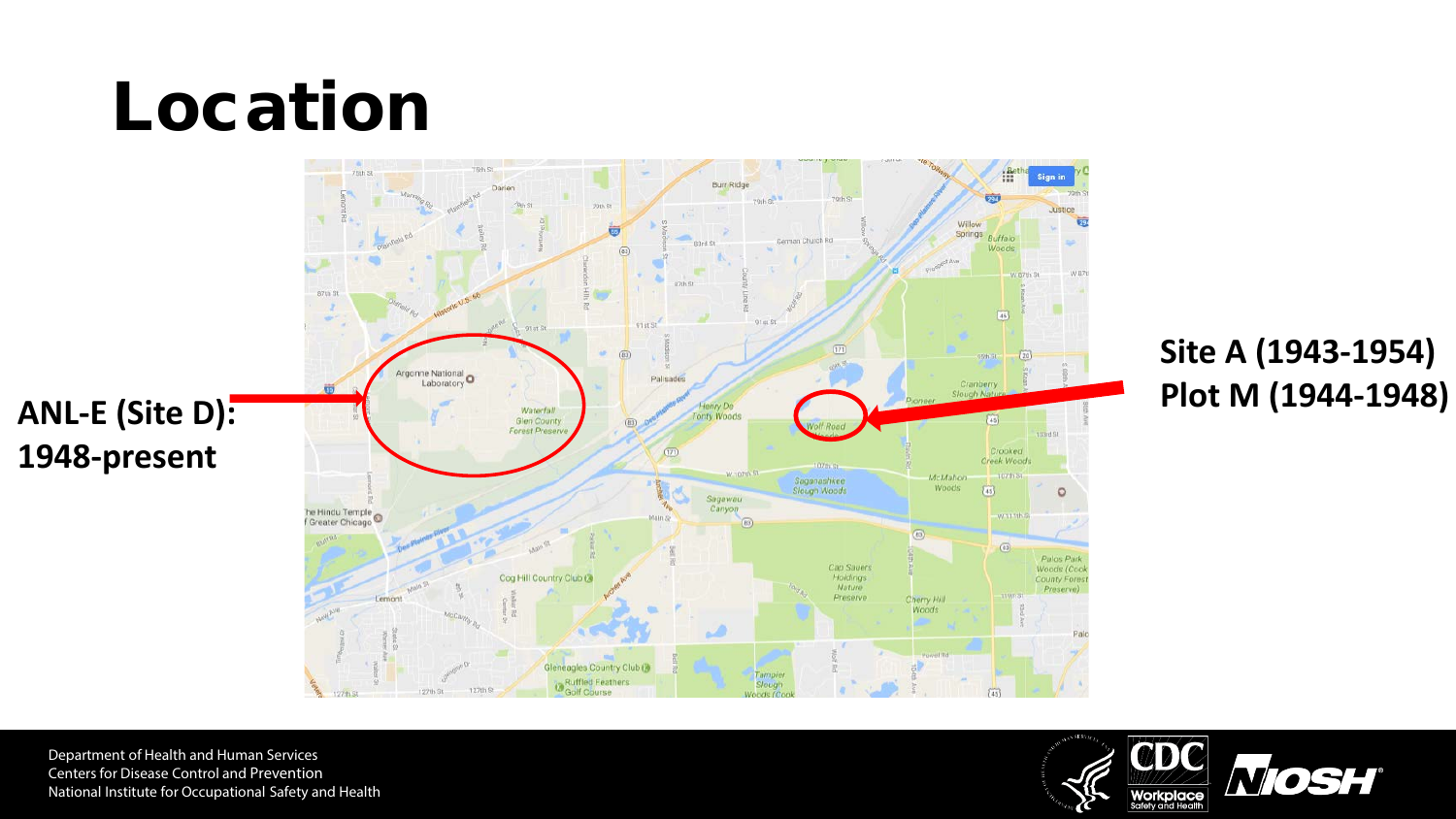# Site Operations

- Production, power and research reactors
- Various accelerator facilities
- Associated R&D and support operations
- Fuel development and separations research
- Waste management operations
- Biological research on animals and humans
- Health physics and medical department

Department of Health and Human Services Centers for Disease Control and Prevention National Institute for Occupational Safety and Health

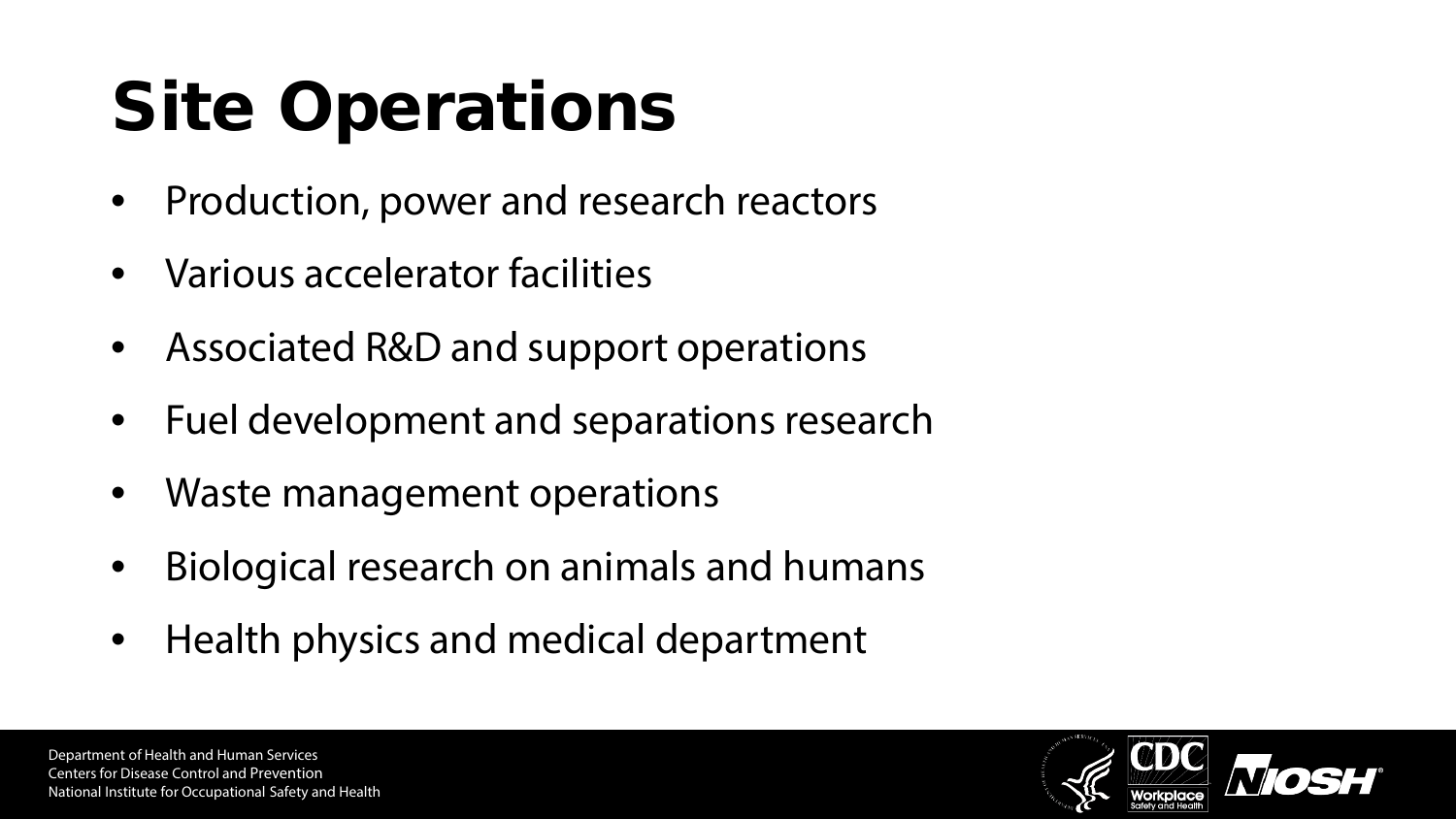### NIOSH ANL-E Timeline

- 6 Technical Basis Documents issued 2006, External TBD updated 2014
- SC&A TBD review issued May 2009
- 13 Findings and 7 Secondary Findings
- SC&A TBD review update May 2016
- Board WG established in August 2016
- First WG meeting March 10, 2017
- 10 NIOSH action items remain

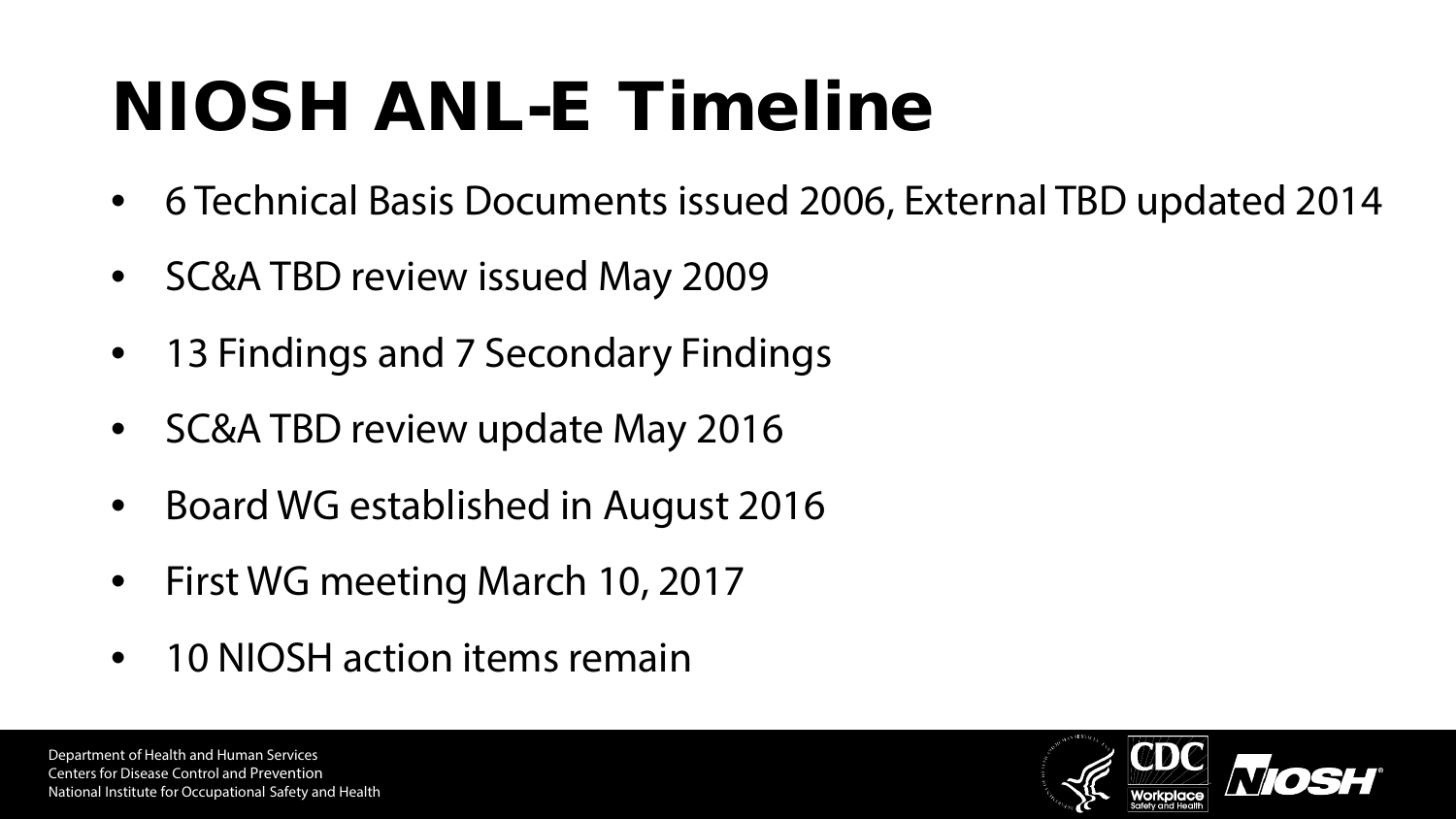#### NIOSH ANL-E Statistics

- Number of claims in NOCTS: **412** (107 > 50 %)
- No current SEC petition
- SEC-00212 did not qualify for evaluation in 2013
- Number of documents in SRDB: 4276
- Over 50 % of those collected since TBDs were first released
- Additional data capture likely

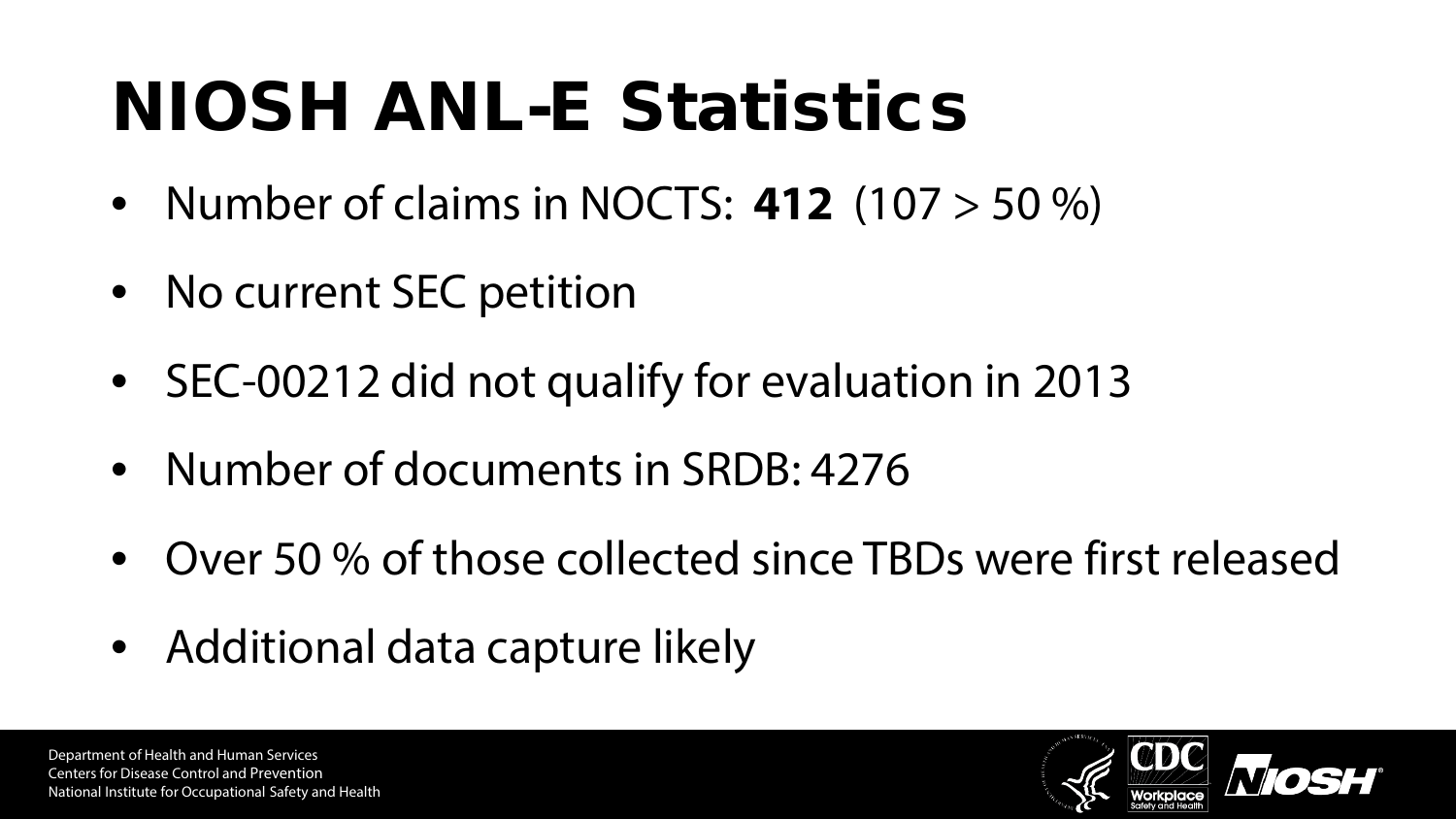# Open Internal Dosimetry Issues

- Addressing various U and Pu mixture compositions
- DR recommendation on exotics/accelerator produced radionuclides
- Approach for early gross alpha analysis
- MDCs and uncertainties in bioassay methodology
- Guidance for missed dose assignment,
- Dose assignment for unmonitored workers, potential need for coworker model
- Internal dose from Radon

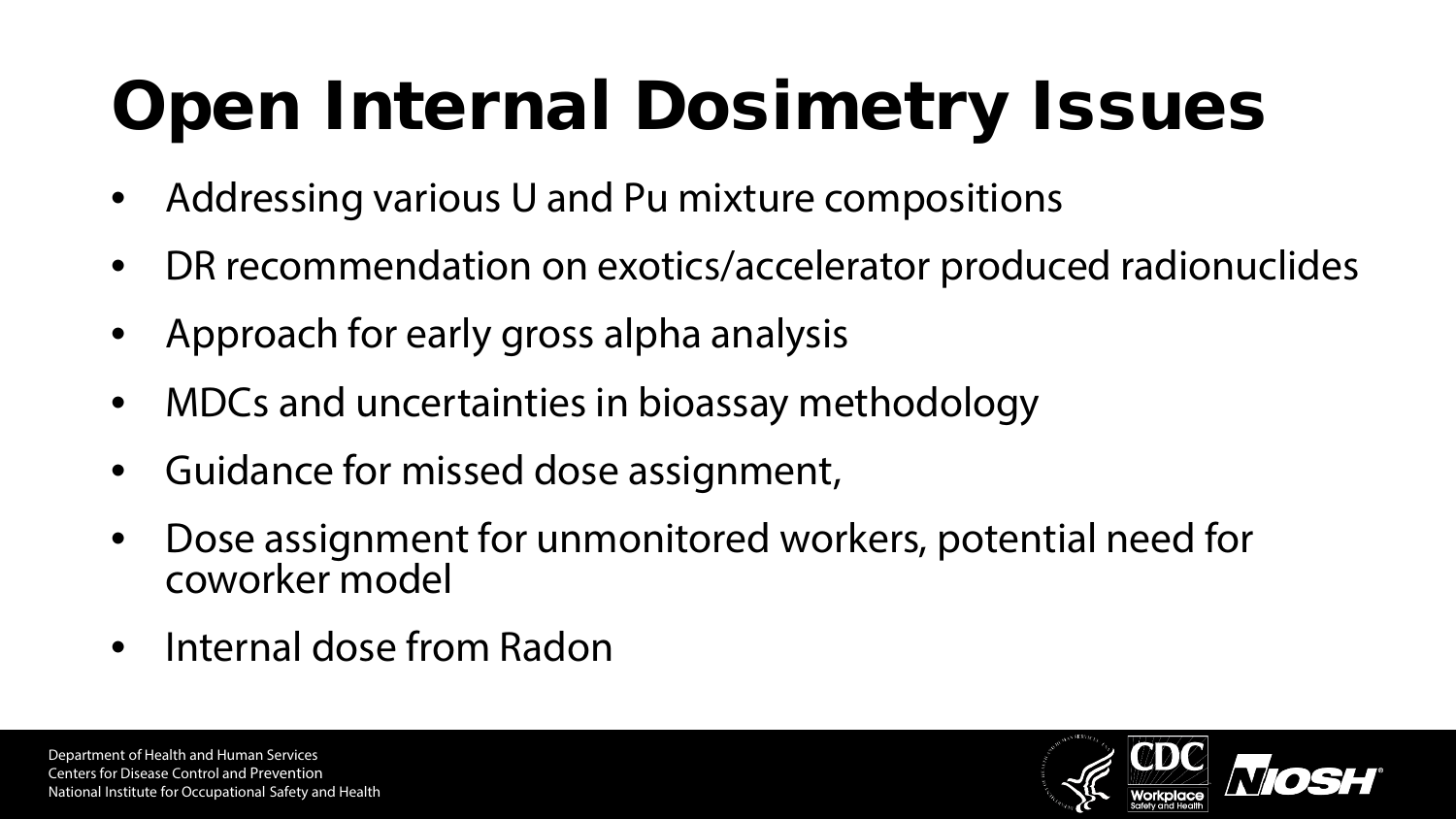# Open medical dosimetry issues

- TBD update with current recommendation based on OTIB-006
- Investigate end data of potential PFG use

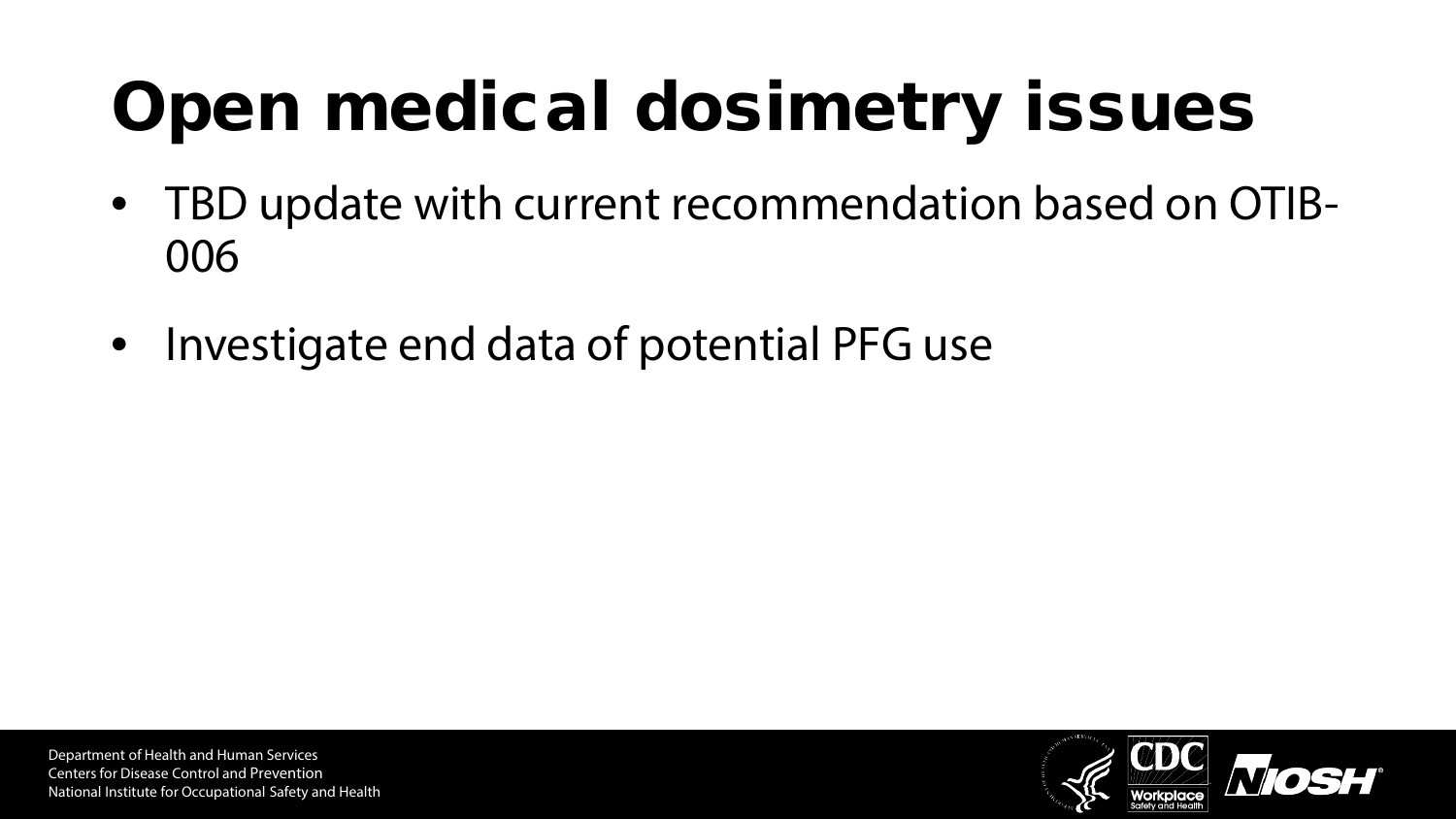# Open external dosimetry issues

- Add information on available external dosimetry used and details on updated external dosimetry workbook
- Neutron dosimetry approach needs to be revised and possibility of n:p approach researched
- Dose assignment for unmonitored workers
- Guidance on dose from skin contamination

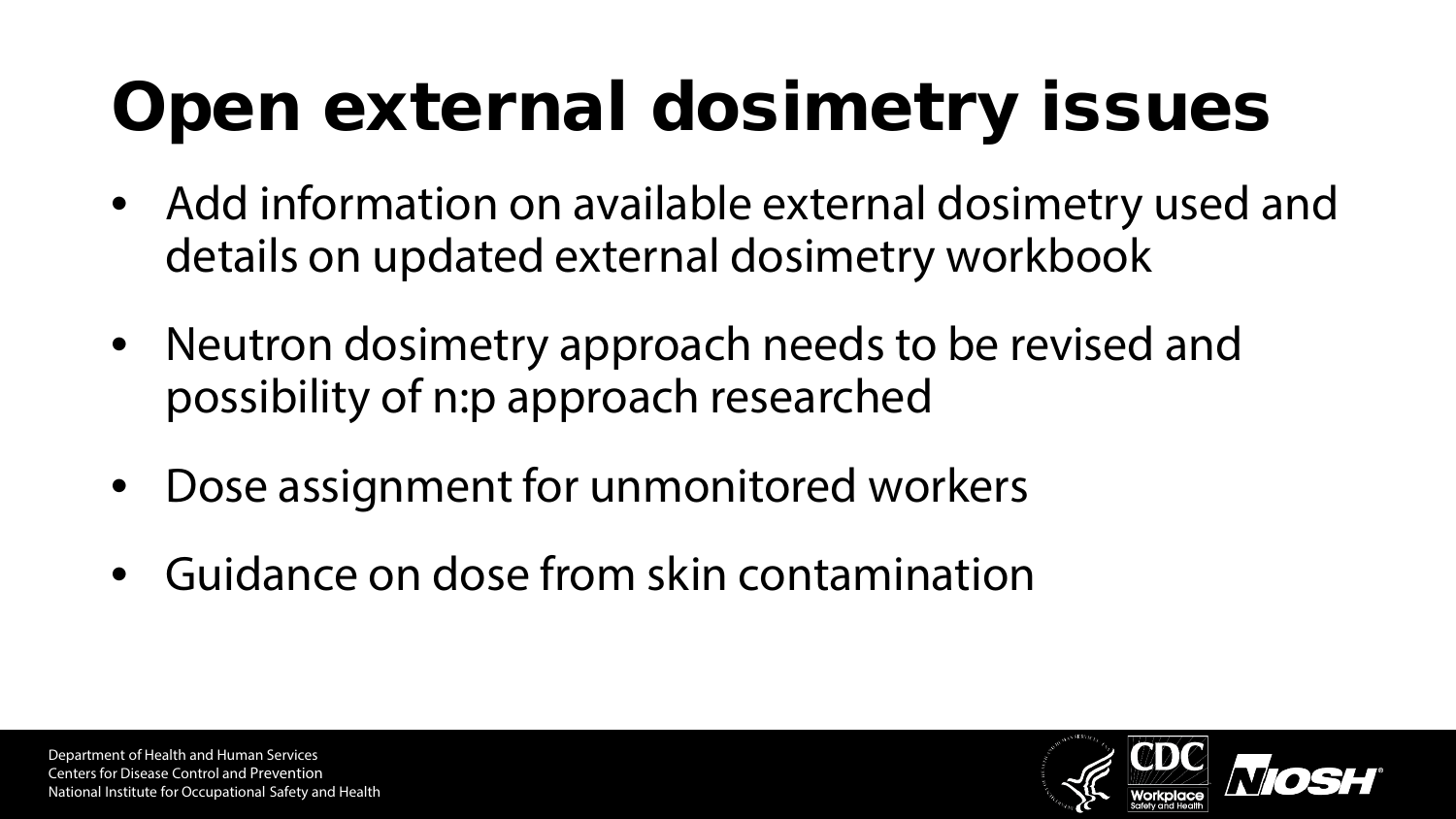### Open environmental TBD issues

- On-site external exposure before 1972 (use of PROC-0060) to be addressed
- Outdoor inhalation and exposure from incidents at Site A

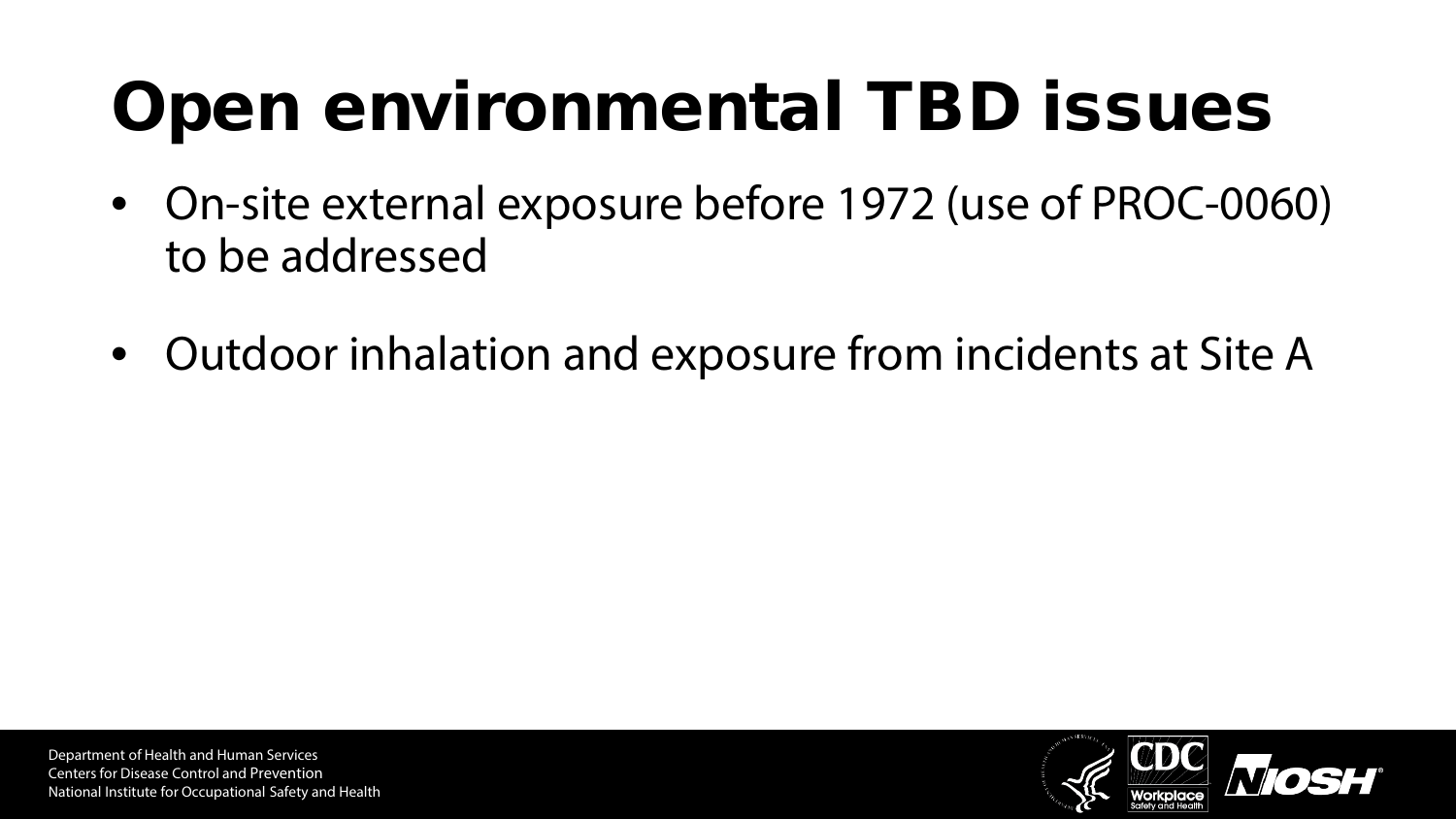#### Other issues

- Insufficient number of incidents and accidents addressed in TBD
- Monitoring of contractors, transferees and visitors
- Human Radiation Experiments